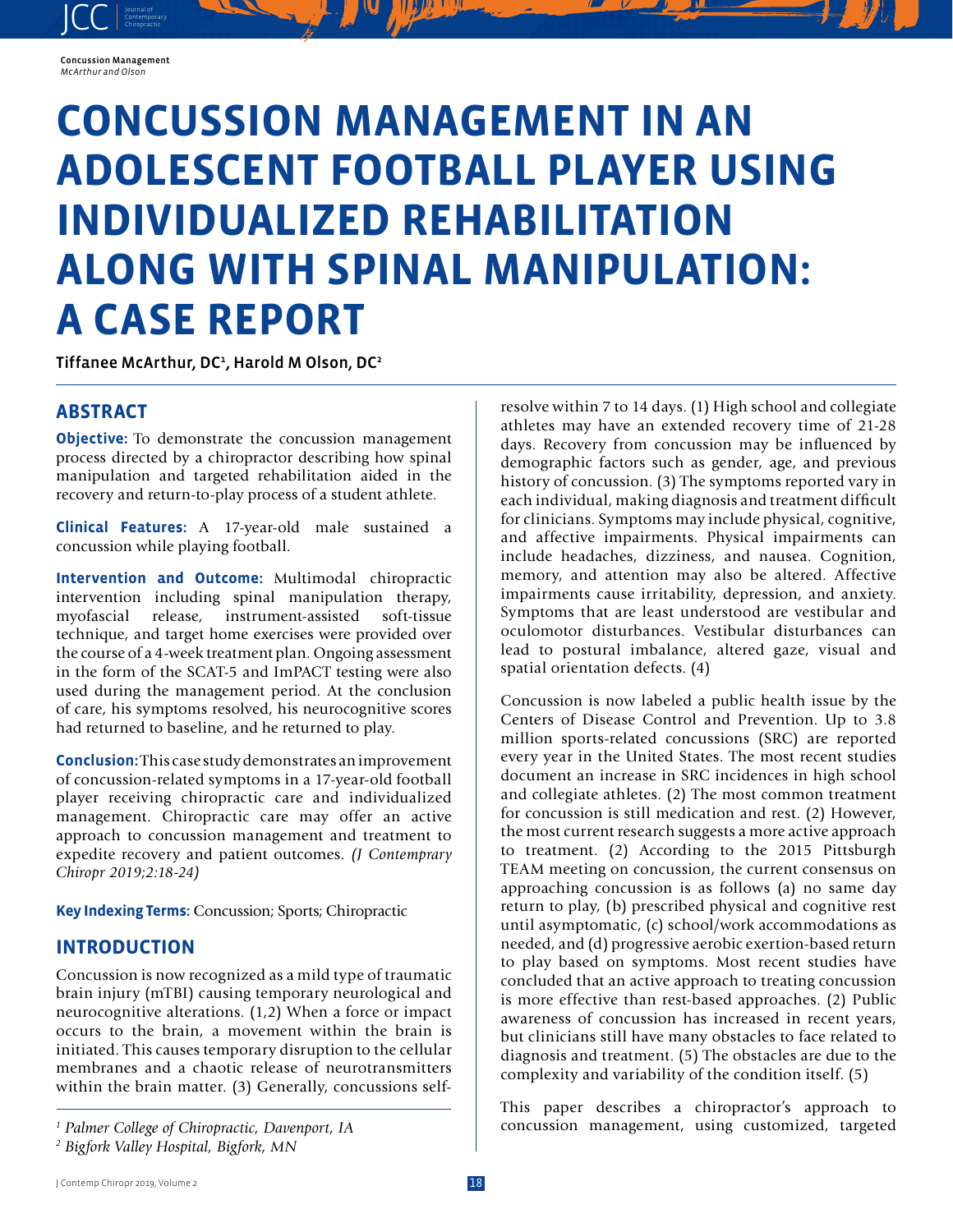treatment and management following the most recent guidelines indicating that an active approach to concussion is more effective than a rest-based approach. An active and targeted treatment is dependent on the individual's clinical profile. There are few case reports describing the treatment and management of concussion involving chiropractic care. Concussion is so widely variable and individualized that a 1-treatment-fits-all approach may be less effective.

## **CASE REPORT**

This report involves a 17-year-old male high-school football player. On a Friday night (day of injury) at halftime, 1 of the football coaches expressed concerns and asked the team chiropractor to evaluate him. The athlete complained of a headache after he sustained a helmet-tohelmet hit by his opponent during a kickoff return. He reported seeing "green floaters" seconds after impact. The headache was verbally rated 5 on an 10-point scale and was located in the frontal region of the head. The player was visibly distraught and disoriented.

#### *Clinical Findings*

Sideline assessment was conducted immediately by the team chiropractor. Reflexes in the upper and lower extremity (Triceps, Biceps, Biceps Brachii, Patellar, Achilles) were 2+. The entire left upper extremity motor strength was 4/5. There was a decrease of light touch sensation in the left upper extremity as well. He had difficulty concentrating when asked to perform finger-tonose, accommodation, and cardinal fields of gaze. Pupils were responsive and reactive to light. Active cervical range of motion (ROM) was decreased but not painful to perform. The SCAT-5 form from the *British Journal of Sports Medicine* (6) was used for further evaluation. Orientation was 4/5, immediate memory was 10/15, he was unable to recite months in reverse order, and delayed recall was 3/5. After completing the evaluation, he was diagnosed with concussion and was not allowed to return to play. He was advised to follow up with the team chiropractor that coming Monday, 3 days after sustaining the concussion, for further evaluation and management. The athlete, along with his mother, was informed and educated about concussion signs, symptoms, and red flags. A handout was given to he and his mother that presented signs, symptoms, and cognitive and physical limitations. He was informed to rest the remainder of the day and for the entirety of the weekend, with little to no cognitive and physical activity. He was advised to only attend a half day of school that Monday if able.

He followed these recommendations and returned to the chiropractic office on Monday. He reported dizziness when trying to complete homework the previous day, which also caused headache and nausea. He tried to work through the headache and continued to read despite the recommendations to limit activity. He read 3 more sentences and felt an increase in head pain and ran to the bathroom to vomit. His head pain was 6/10 on a verbal rating scale. During his appointment, he stated that he had a dull headache and rated the pain at 3/10. He denied having any neck pain. He noticed that reading, watching TV, and walking aggravated his symptoms. He felt like he had difficulty concentrating, had a slow reaction time, and "didn't feel right." He also noticed during gym class that his left arm was noticeably weaker than his right when lifting light weights. He said that he felt 30% of his usual normal.

Examination at this visit demonstrated upper and lower extremity reflexes were 2+. Sensation was intact. Motor strength of the upper extremity was 4/5 for the left arm and 5/5 for the right. Cranial nerves were normal. Cervical ROM was decreased in all ranges with pain during left rotation and right lateral bend. Soto-Hall and cervical compression orthopedic exams caused the headache to increase. Cerebellar exams revealed a loss of balance with eyes closed for both single-leg and tandem stance. Fingerto-nose, Romberg's test, tandem gait, and diadokinesia testing were normal. The SCAT-5 was repeated and revealed the following deficits: orientation 4/5, immediate memory 10/15, concentration 0/5, 8 out of 30 possible balance errors, delayed recall 1/5. Fascial restrictions were palpated over the cervical paraspinals, Posterior and Middle Scalenes, Upper Trapezius, and Levator Scapulae muscles. There were also thoracic segmental dysfunctions at the T2 and T6 levels.

We ordered a CT scan. Red flags warranting a CT included vomiting while concentrating on homework, increased headache, decreased left upper extremity strength. The CT was negative for pathology or intracranial hemorrhage, fluid collection, mass effect or infarct.

Following examination and review of the CT scan, clinical diagnosis remained concussion. He was experiencing headaches and balance and neurocognitive impairments. We therefore began care.

### *Therapeutic Intervention*

During the first visit, active myofascial release and an instrument-assisted soft-tissue mobilization (IASTM) was applied over the cervical paraspinals, Posterior and Middle Scalene muscles, Upper Trapezius, and Levator Scapulae muscles to address the fascial restrictions that were present. Spinal manipulation involving the Diversified technique was applied to vertebral joint restrictions detected in the thoracic spine initially until the results of the CT scan were reviewed by a radiologist.

Five days following the initial concussion, the patient came for his second office visit. Symptoms included episodes of dizziness and feeling in a "fog." He had a headache that he verbally rated at a 3/10. Objective examination demonstrated difficulty with balance, especially with his eyes closed. The SCAT-5 assessment was again given for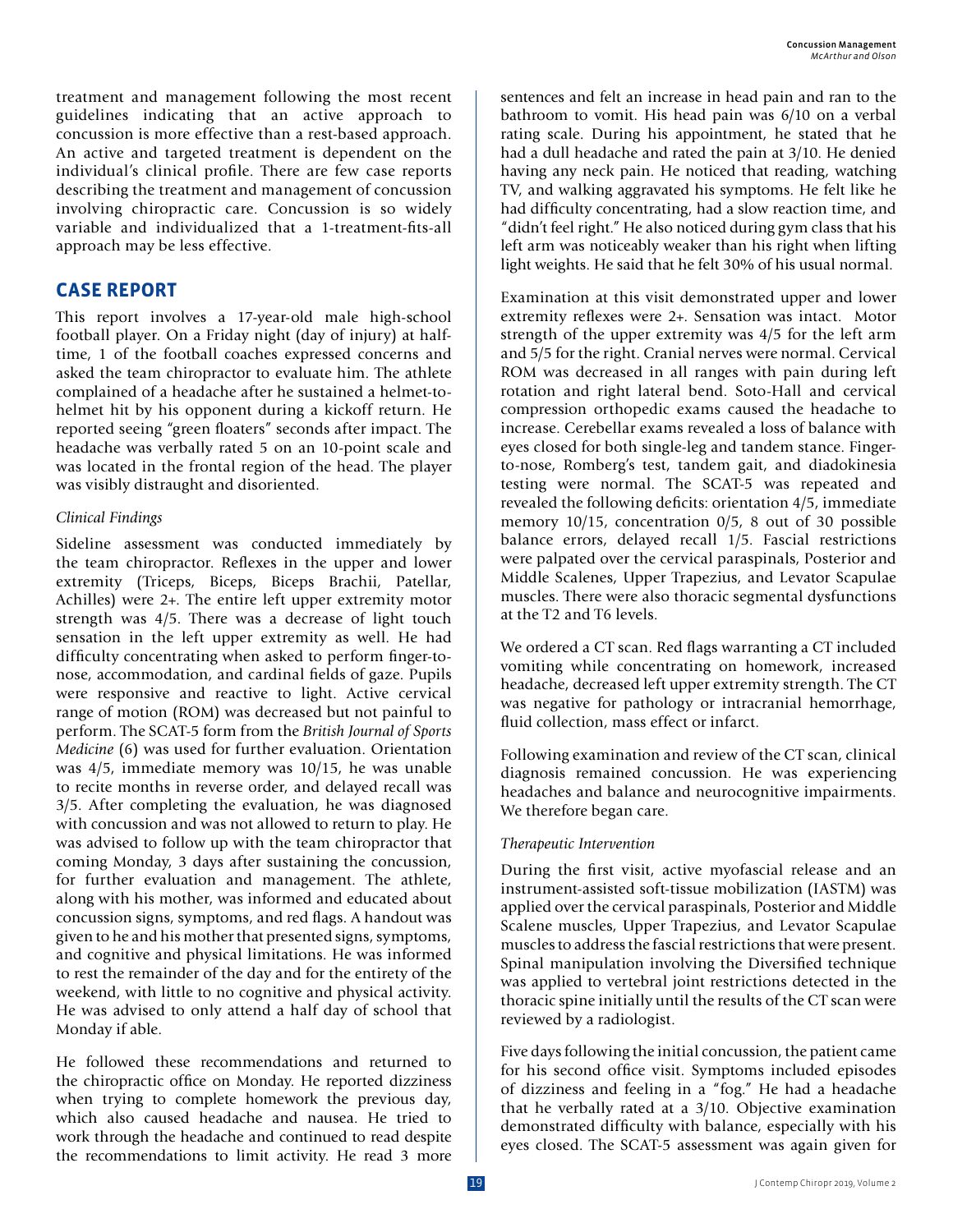ongoing assessment as well to help monitor deficiencies in cognition and balance. The SCAT-5 revealed the following deficits: orientation 4/5, immediate memory 13/15, concentration 2/5, 7 out of 30 possible balance errors, delayed recall 0/5. At this visit, both cervical and thoracic spinal segmental dysfunctions were identified along with continued myofascial restrictions noted at the initial evaluation. Treatment included myofascial release, IASTM, and an ultrasound-electrical stimulation combination used over the appropriate musculature. Spinal manipulation was performed in the cervical and thoracic spine.

At this time, we felt it was important for the patient to begin a targeted home exercise program (HEP). This was based on his clinical deficiencies in balance and vestibular dysfunction. The targeted program included heel-to-toe walking starting with his eyes looking down at his feet, then looking straight ahead, and finally with eyes closed. He was then to stand with his non-dominant foot behind his other foot in a tandem stance with eyes open and then closed. Vestibular-oculomotor exercises were also used with the patient trying to focus on an object in front of him while trying to bring pens in each hand together to meet together. He was instructed to close 1 eye and focus on an object about 20 feet in front of him and bring his finger out in front of him, right underneath that object. He was then told to "make his finger go into clear focus, then the far away object, and lastly make them both come into focus at the same time." He was told to perform this routine 3x/day every day.

At his 3rd office visit, now 10 days post-concussion, his symptoms included a mild headache. Mental activity no longer seemed to aggravate the headache. The same treatment was performed during the third appointment: IASTM, myofascial release, ultrasound-electrical stimulation combo, and spinal manipulation in the form of supine Diversified to the cervical spine and prone Diversified to the thoracic spine. His home exercise program was expanded to include more advanced balance and vestibular-oculomotor activities. These included the addition of ballet test, a peripheral vision expansion activity, and infinity walk. During the *ballet test*, patienta cover 1 eye with an eye patch. They stand either barefoot or in socks with their eyes directed 20-30 feet in front of them. Holding that target, they slowly raise their left leg in front of them as high and straight as possible, then slowly lower it but without letting the foot touch the ground. They then raise it the same way but to the lateral side, again lowering it without touching the ground. Then, they raise it behind them, slowly returning to the neutral position. This is repeated with the right leg. After doing that, move the eye patch to the other leg and perform the procedure over. Lastly, they cover both eyes and perform the entire test again. The *infinity walk* involves walking in a figure-8 pattern while looking at a specific object in the room. As

a patient improves, this is progressively refined by adding tasks to improve your skills, such as playing catch while performing the infinity walk.

At his 4th visit, 13 days post-concussion, he had headaches rated only a 2/10 during physical activity that would go away immediately after cessation of that activity. Reading and homework no longer caused headaches or nausea. He no longer had episodes of vertigo nor felt like he was in a fog. Full upper extremity motor strength returned to 5/5 bilaterally. His active cervical ROM had improved but was still slightly reduced. The same treatment was provided as previous visits and his home exercise program remained the same. At this appointment, his first postinjury ImPACT test was administered and compared to his baseline test, which had been administered prior to the start of the football season. This test revealed poor scores in all categories. Since his scores were not close to baseline, he was not allowed to return to full contact for football.

By his 5th office visit (19 days post-injury) he was completely asymptomatic. He no longer had headaches with mental and physical activity and he no longer felt "foggy." He did not display balance errors with tandem and single-leg stance. Objectively, cervical ROM was restored and non-painful. A second post-injury ImPACT test was administered that demonstrated scores in reaction time and visual memory only slightly below his baseline. No spinal manipulation or soft tissue modalities were performed since he did not display any muscular spasms or segmental dysfunctions warranting chiropractic manipulation or soft-tissue treatment. He was released for full contact game-play. He was instructed to followup next week. He was taken through his exercise program before conclusion of that appointment.

At the 6th and final visit (27 days post-injury), he had no symptoms. He was able to participate fully in the previous football game. He was back to attending school full-time without any accommodations. The ImPACT exam was given for the third time and all scores returned to baseline.

It is important to note that school and activity restrictions were employed during the course of care. Initially, we recommended he be held from school for 2 days, which in this case fell over the weekend. He was told to not participate in physical or cognitive activity. That following Monday he was told to return to school for a half day to see if his symptoms were aggravated by cognitive activity and then have his initial office visit immediately after that half day of school. At the initial visit he was informed to continue with half days of school until he could tolerate a full day of school. He was also informed that he could not perform any physical activity until cleared to start the RTP protocol. The school was informed of all recommendations and advised to make academic accommodations for him. He was also taken through 5 graded stages of the return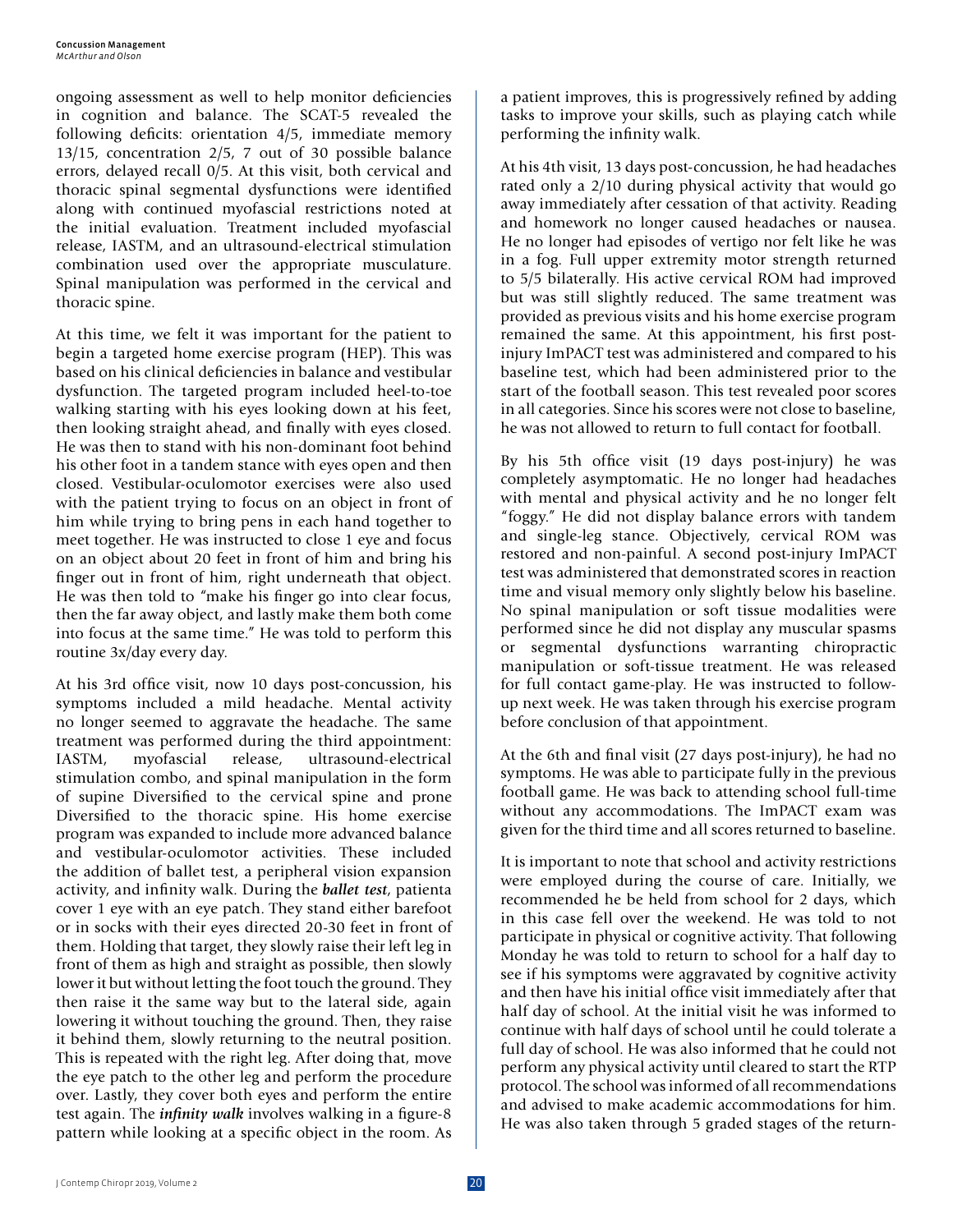to-play protocol, with each stage lasting a minimum of 24 hours. Aerobic activity was gradually introduced according to the Consensus Statement on Concussion in Sport – the 5th International Conference on Concussion in Sport, Berlin. (6, 7) Less restrictions and accommodations were applied as he progressed through each stage. He was also instructed to start participating in memory games at home for ongoing cognitive therapy.

Results of this case study were measured in a variety of ways; however, Figure 1 displays a nice clinical timeline measuring his symptom scores. At his initial office visit, only 3 days post-concussion, he had a symptom score of 38. As time went on with ongoing treatment provided, his symptom score continued to decrease, until finally, 19 days post-concussion the patient's symptom score was a 0. Furthermore, when taken again at 27 days postconcussion, his symptom score remained a 0/10.

#### *Figure 1. Concussion severity*



#### *Outcomes*

The outcomes of this case study are important to assess and were favorable. They were measured using the symptom severity score, as noted above, as well as with the SCAT-5 scores, the ImPACT scores, and objective examination findings. Figures 2-5 display the results of the ImPACT testing. Note that on Figures 2-5 all his ImPACT scores returned to baseline throughout the course of care.

Objective findings also improved. Initially, his objective findings revealed 4/5 left upper extremity motor strength, reduced cervical ROM, cognitive and balance deficiencies. Upon clearance for full contact game participation, the patient had 5/5 left upper extremity strength, full cervical ROM and no cognitive or balance deficiencies.

During the first week of care, his SCAT-5 scores slightly improved with balance, immediately memory, and concentration. He continued to have headaches, dizziness, and nausea with all activities. His headache was 3 out of 10 for pain level. However, as soon as the patient was able to start taking the ImPACT testing, neurocognitive evaluation turned from doing the SCAT-5 to ImPACT testing.

Pertaining to the improvements noted with the ImPACT neurocognitive testing, please refer to Figures 2-5. The patient completed the ImPACT test during the football pre-season to establish a baseline score. He then completed the ImPACT test on the 4th, 5th, and 6th visit with 1 week between each visit. During the 5th visit, the scores were only slightly below baseline, however the player was released to return to full contact as he was symptom free. The patient was then recommended to follow-up one week after starting full contact to test again. As you can see, on the 6th visit, the patient's scores returned to baseline and he was discharged from care.

| Date Tested                      | 08/14/2018 | 09/27/2018 | 10/03/2018   | 10/11/2018   |
|----------------------------------|------------|------------|--------------|--------------|
| <b>Last Concussion</b>           |            |            |              |              |
| Exam Language                    | English    | English    | English      | English      |
| <b>Test Version</b>              | 3.4.0      | 3.4.0      | 3.4.0        | 3.4.0        |
|                                  |            |            |              |              |
| <b>Composite Scores</b>          |            |            |              |              |
| Memory Composite (verbal)        | 94         | 66         | 93           | 98           |
| Memory Composite (visual)        | 98         | 56         | 83           | 85           |
| Visual Motor Speed Composite     | 48.15      | 23.07      | 47.85        | 48.13        |
| <b>Reaction Time Composite</b>   | 0.55       | 0.79       | 0.61         | 0.56         |
| <b>Impulse Control Composite</b> | 7          | 4          |              | 18           |
| <b>Total Symptom Score</b>       | 3          | 4          | $\mathbf{0}$ | $\mathbf{0}$ |
| Cognitive Efficiency Index*      | 0.40       | 0.32       | 0.51         | 0.57         |

**Exam Type** Baseline Baseline Post-Injury 1 Post-Injury 2 Post-Injury 3 Post-Injury 3

\*The Cognitive Efficiency Index measures the interaction between accuracy (percentage correct) and speed (reaction time) in seconds on the Symbol Match test. This score was not developed to make return to play decisions but can be helpful in determining the extent to which the athlete tried to work very fast on symbol match (decreasing accuracy) or attempted to improve their accuracy by taking a more deliberate and slow approach (jeopardizing speed). Low scores (0 to .20) may in some cases suggest a very poor performance on this subtest.

Scores in bold RED type exceed the Reliable Change Index (RCI) when compared to the baseline score. However, scores that do not exceed the RCI index may still be clinically significant. Percentile scores if available are listed in small type.

#### *Figure 2. ImPACT Scores*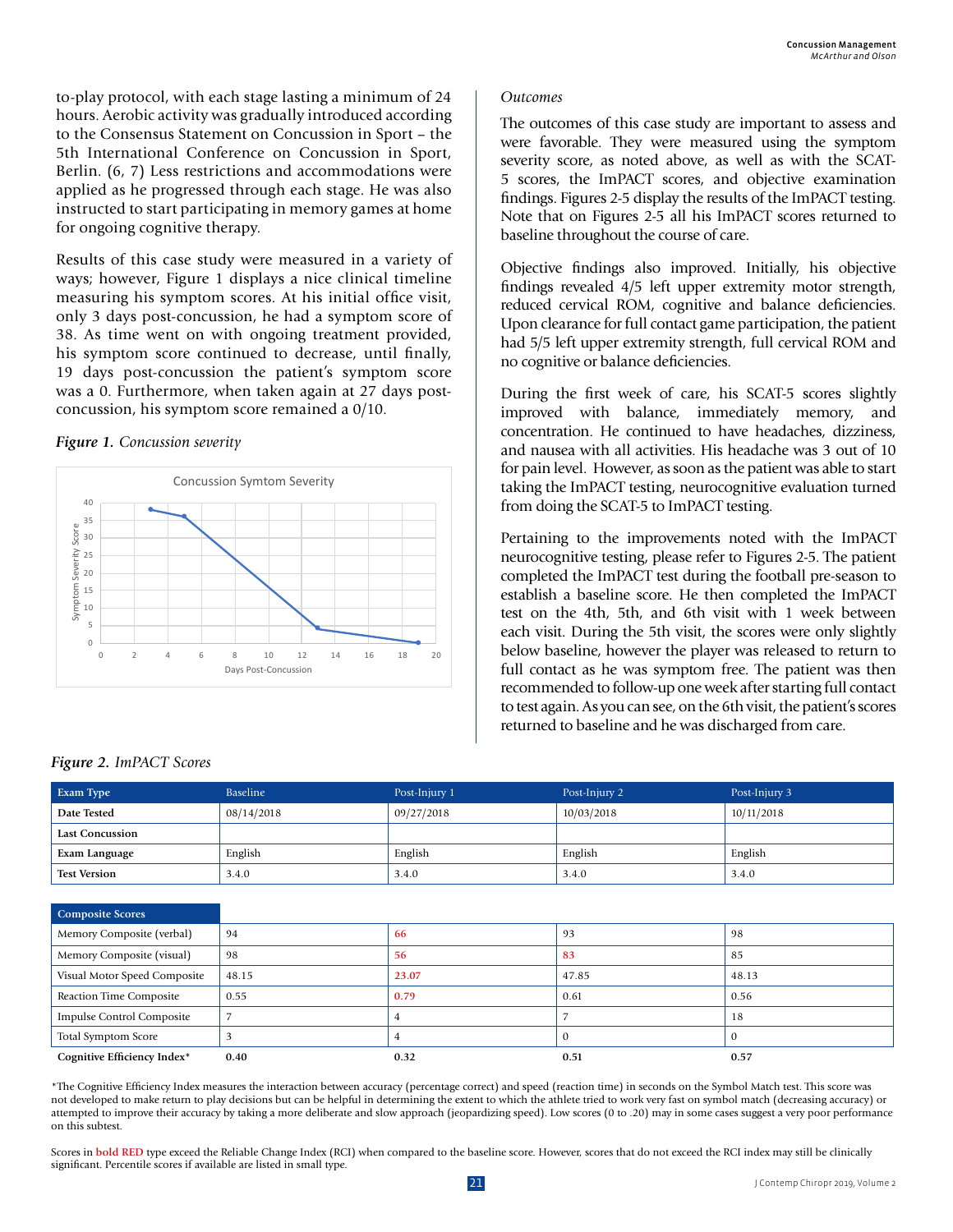#### *Figure 3. ImPACT Scores*



*Figure 4. ImPACT Scores*



*Figure 5. ImPACT Scores*









**Symptom Score**



**Memory Composite (Visual)**



J Contemp Chiropr 2019, Volume 2 22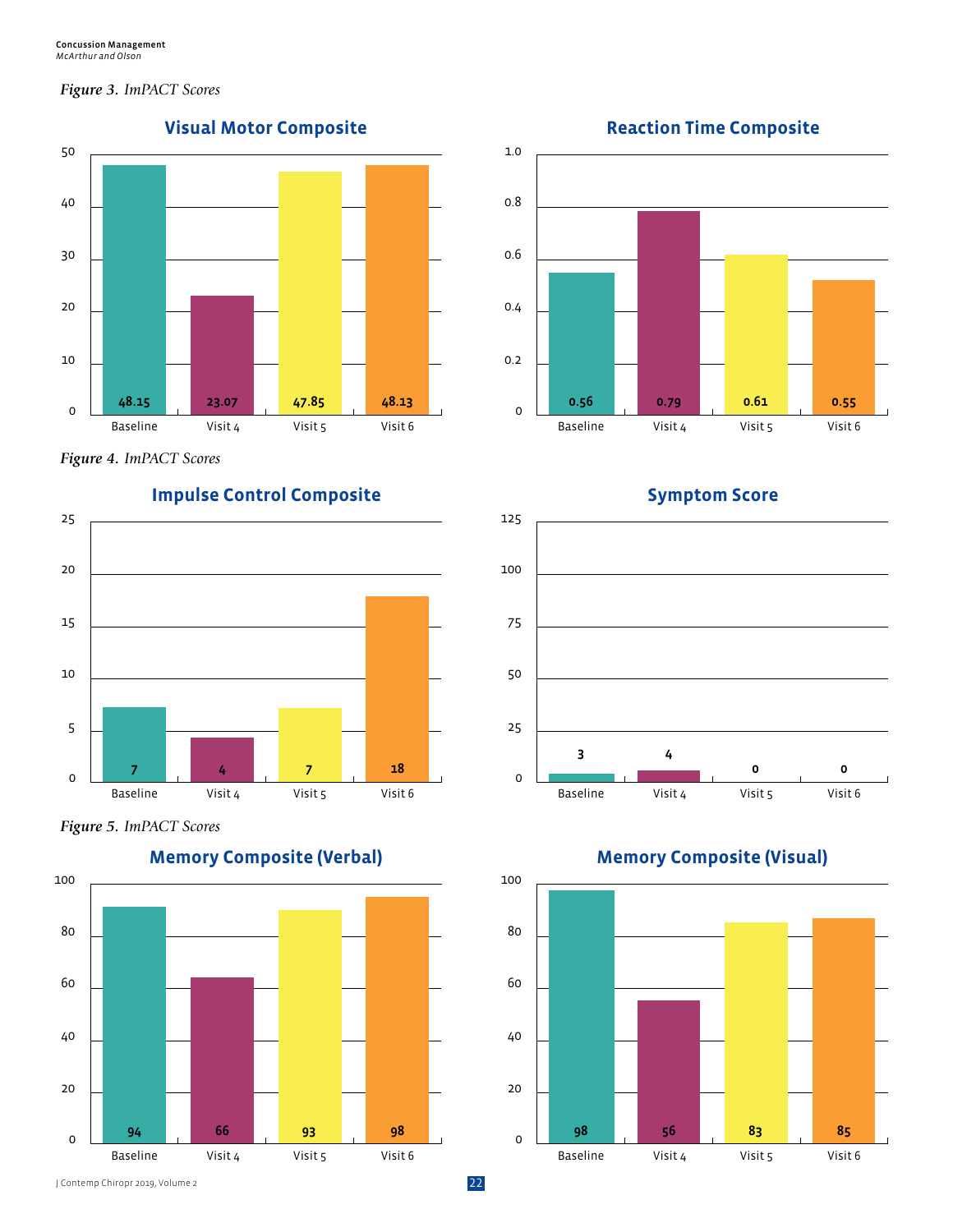## **DISCUSSION**

We feel that arguably the most important step in concussion management is early recognition of symptoms. With early recognition, clinicians and physicians can remove the athlete from play and therefore reduce the risk of second-impact syndrome. One can also consider removal from school or other areas that may further aggravate the symptoms. (1) Once removed, clinicians can further evaluate the individual to provide a proper diagnosis and management strategy. (1) Additionally, proper diagnosis concerning concussions can be challenging due to variation of symptoms as noted earlier. (5) Often, the list of differential diagnoses may be longer than a clinician may like, and therefore more challenging. Differentials may include whiplash syndrome, intracranial hemorrhage, and other TBIs. Due to the red flags displayed here, head CT was justified as it ruled out intracranial hemorrhage and fluid collection within the intracranial structures.

The goal of managing a young athlete with concussion is to hasten recovery by ensuring that the athlete is informed and avoids activities and situations that may slow the recovery process or cause re-aggravation and deterioration. Concussion management should be unique to each individual and take into consideration their subjective and objective findings. In this case, our patient's symptoms included headache, feeling in a fog, dizziness, nausea, vomiting, and poor balance. He did not have any neck pain nor palpable tenderness within the cervical region initially. There is emerging literature that indicates both active treatment strategies and manual therapy in the early stages for those suffering from SRC, including cervical spine and vestibular rehabilitation for that dysfunction. (8-10) The care provided here followed those guidelines. The patient was given an individualized active exercise program and in-clinic treatment was geared at restoring both cervical and vestibular dysfunctions. The cervical dysfunction was addressed with high-velocity low-amplitude (HVLA) manipulation in the cervical and thoracic spine, and therapeutic exercises were prescribed that included various forms of vestibular rehabilitation exercises.

It has become evident that cervical spine manipulation provides functional improvement to a target and adjacent motion segment by improving motion in all planes. (11) Improving the motion of the involved spinal segments helps to decrease cervical dysfunction. The patient demonstrated restoration of cervical range of motion during the course of his care, along with resolution of symptomatology. Furthermore, Olson et al published a case study in the *Journal of Chiropractic Medicine* in which a 14-year-old male hockey player presented with postconcussion syndrome. (8) This individual's treatment also included HVLA manipulation, soft-tissue modalities and therapeutic exercises provided over a 20-day period of care. A neurocognitive computer-based test was also implemented to monitor progression. The patient was being monitored by a medical doctor throughout the entire course of chiropractic care. After 5 treatments, he reported no symptoms and neurocognitive scores had improved to a point where the involved physicians were comfortable enough to clear him for play. These case studies provide initial evidence that chiropractic care may be beneficial to individual's with sports-related concussion.

The importance of screening for vestibular and oculomotor impairments is cited for those who have sustained a sportsrelated concussion. Kontos' literature review evaluates the impairments involving vestibular and oculomotor pathways and offers information about current treatment approaches for the impairments. (4) They suggest that strategies should include rehabilitation exercises matched to an individual's clinical profile. Common vestibular exercises include balance training, gaze stability, and sensory organization training. Possible oculomotor strategies can incorporate visual-attention tasks and nearfar-vision focal shifting. This review further supports the home exercise program given in our case because it was a targeted rehabilitation program tailored to the symptoms and impairments screened in the patient. The targeted exercises here included both vestibular and oculomotor strategies that may have helped to expedite recovery.

A second paper provides further evidence of the importance of screening for impairments to aid in clinical decisionmaking. (12) A clinical evaluation of concussion should include gait, balance, and neurocognitive screening tools. These screening tools are often used during objective sideline evaluations and computer-based programs. Assessing these impairments as a single-task or in isolation can be useful; however, this review offers insight on the importance of dual-task screening by combining cognitive and balance tests. In this case, impairments were screened in the football player using single-task assessments such as the SCAT-5 form and ImPACT computer-based test. This review provides recommendations that were beneficial in our case with the combination of gait and cognitive tasks to further identify disturbances caused by concussion.

There are many heterogenous presentations and various clinical profiles of concussion in which a team approach involving multiple health disciplines can provide more effective and collaborative care for an individual. (2) Our report provides evidence that a chiropractor can be a coordinating healthcare provider within the many healthcare specialties that an individual may seek care from. Current studies emphasize the importance of targeted and active treatments that are directed at the symptoms and impairments presented by an individual. (2) Research is lacking in terms of evidence-based